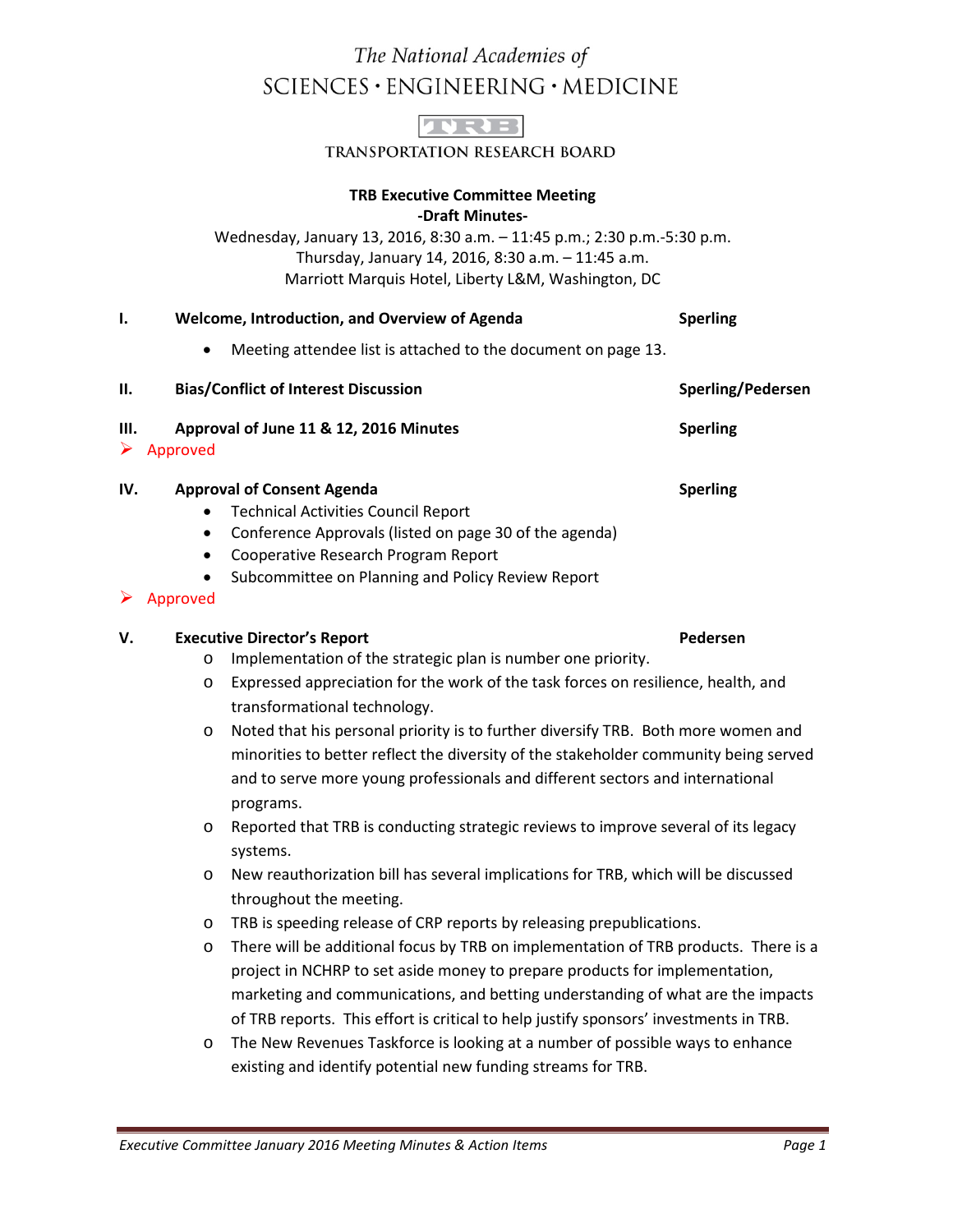- $\circ$  Consultants have delivered a draft marketing and communications plan. The next step is to get staff buy-in on the plan because communications is expected to be everyone's job.
- o Continue to enhance TRB's IT systems. This meeting supported by new software. Will use 2016 to make improvements.
- o Developing leadership training for staff and looking to expand that type of training for volunteers.
- o The Academies has been reorganized to the National Academies of Sciences, Engineering, and Medicine. National Academy of Medicine is now the honorific society. Subsequent to the meeting it was announced that the Institute of Medicine would become the Health and Medicine Division.

# **VI. NTSB's Top 10 Safety Priorities Hart**

- (In no particular priority order) 1) Reduce fatigue-related accidents; 2) improve rail transit safety oversight; 3) promote availability of collision avoidance technologies in highway vehicles; 4) strengthen occupant protection; 5) disconnect from deadly distractions; 6) prevent loss of control in flight in general aviation; 7) promote completion of rail safety initiatives; 8) end substance impairment in transportation; 9) require medical fitness for duty; 10) expand use of recorders to enhance transportation safety.
- NTSB appreciates the ability to use the TRB Annual Meeting as a venue for release of the list.
- Discussion There have been lots of policy recommendations that would improve safety. Would it be useful to have a review of safety policies that have been recommended, but not implemented? What do we need to translate these into actions? According to Hart that would be helpful.

# **VII. Subcommittee on NRC Oversight (SNO) Report Hanson/Febey**

- The role of the SNO is to ensure that all TRB reports meet NRC standards for objectivity and quality; and to promote overall participation of minorities and women in all TRB committees.
- Growth in minority participation in TRB's committees and panels has not been as much as we would like to see. That issue will be discussed later in the meeting.
- Provided an update on the project approvals and recent minority participation TRB volunteer committees. (Details included in page 165 of the agenda book.)

# **VIII. Strategic, critical, and emerging issues**

- A. Resilience Task Force Card
	- Task Force Mission Advise the TRB leadership and staff on TRB programs and activities addressing resilience in a proactive and strategic manner to help achieve TRB's goals as contained in the TRB Strategic Plan.
	- Approved mission, primary activities, and overview paper.
	- Reaching out to stakeholders, and developing a communications plan.
	- Next steps include: catalogue TRB activities in this area, identify gaps and opportunities to partner with other parts of the Academies, identify communications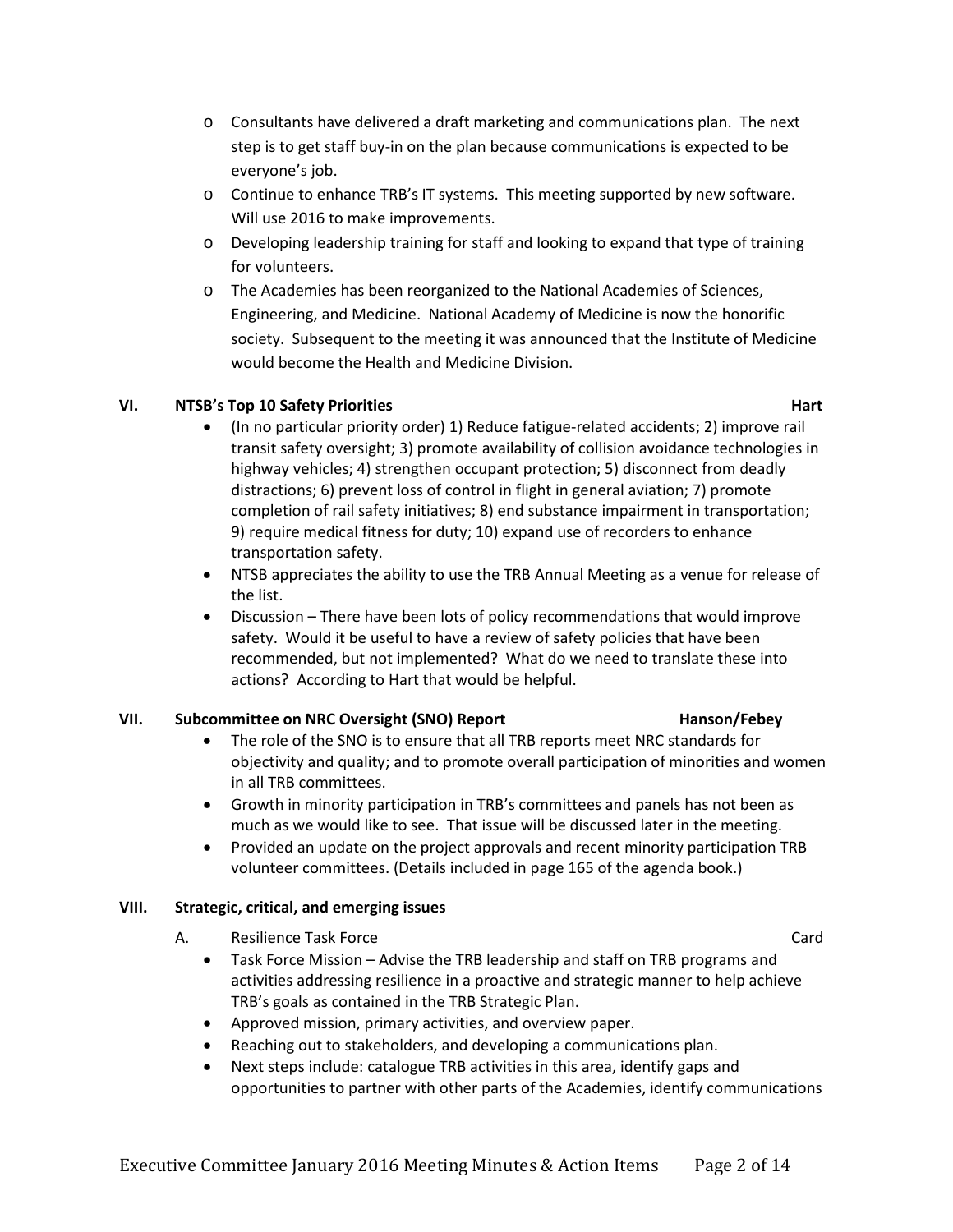priorities, and develop recommendations on implementing the TRB strategic communications and marketing plan.

- Next steps: information to be structured around the topics of planning, managing, and recovering from extreme/disruptive events.
- Discussion
	- o Try to draw a distinction between chronic events like climate change and acute events, with the understanding that chronic events can lead to or become acute items.
	- o There is a need for identifying vulnerabilities and how to recover quickly. This includes anticipating, response, redundancy, recovery, and best practices in these areas.
	- o Need to ensure that current information is communicated to those that need it.
	- o We need to be able to measure the impact/outcome of increased resiliency.
	- o Admiral Card: All of this information would be helpful as the TF continues to develop its strategic plan.
- B. Resilience Conference Highlights Brach Brach Brach
	- 1<sup>st</sup> International Conference on Surface Transportation System Resilience to Climate Change and Extreme Weather
	- Objective Inform on emerging best practices and state of the art research results on how to adapt surface transportation networks.
	- Focus Efforts to mainstream resilience in all aspects of the transportation sector.
	- Great depth and breadth of topics modes.
	- Messages delivered during the meeting included:
		- o Mainstreaming climate change into daily decisions using interdisciplinary teams and stakeholder engagement techniques is moving from frameworks to implementation.
		- o Should ground-truth data and models with field staff.
		- o Numerous tools, pilot studies, and reports have become available in the past seven years to assist practitioners.
		- o Property tax increases and Partnership for Sustainable Communities grants provide good financing opportunities for climate projects.
		- o Severe weather event impacts can last for months or even years from the operations and maintenance perspective.

### C. Transformational Technologies Task Force Steudle

- Have recommended general priorities for TRB, approved roadmap of activities, made proposals for the June 2016 policy session, and working to attract participation of transformational technology stakeholders in TRB.
- Priorities include all transformational technologies, the addressing of long-term scenarios, considering the augmentation of "traditional research processes," and the continued attraction of stakeholders to TRB.
- Paying immediate attention to Connected/Automated Vehicles, shared use services, unmanned aircraft systems, the internet-of-things/smart cities, and cybersecurity. Also closely monitoring NextGen, 3D printing, and big data.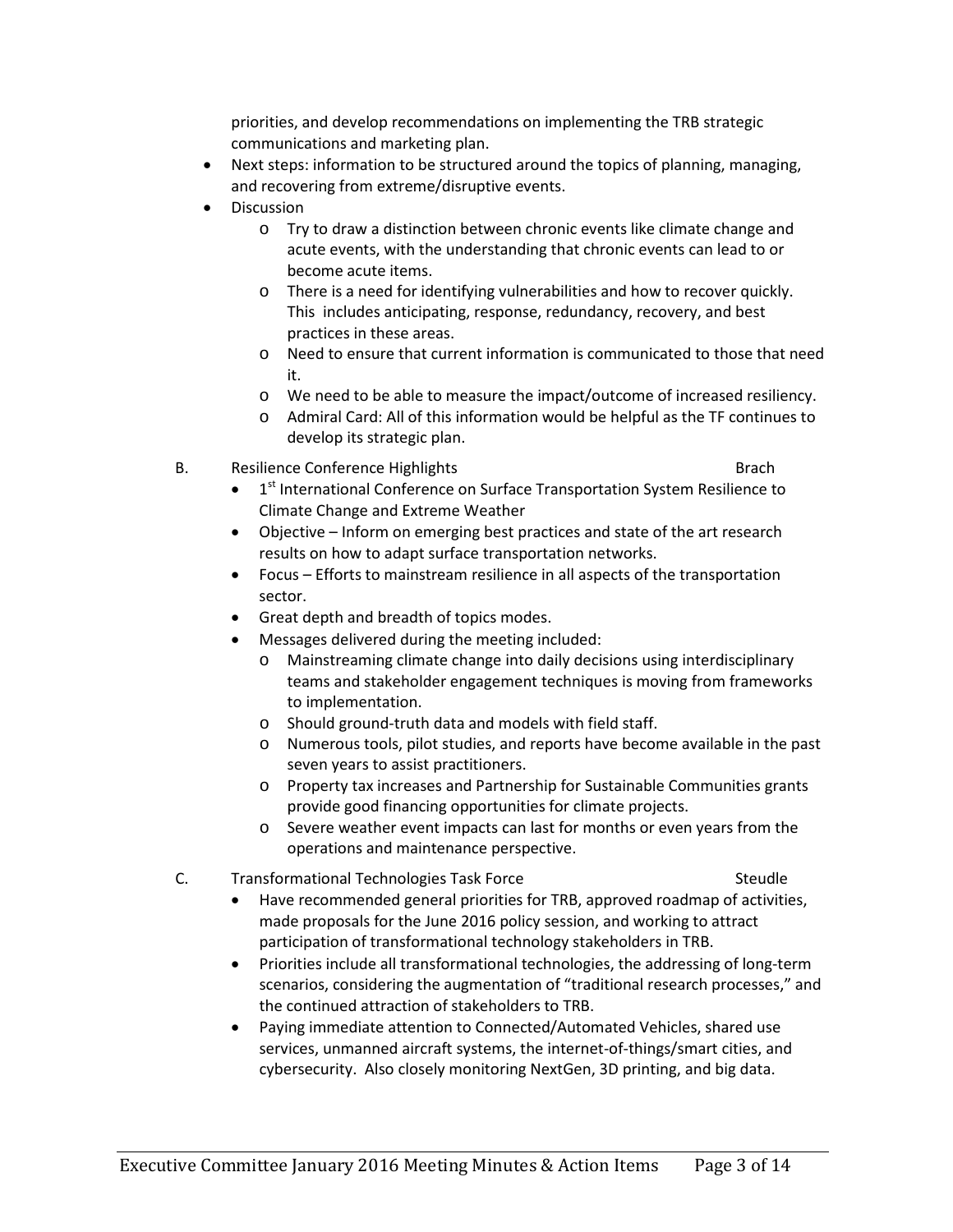- CAVita has recommended that TRB undertake a series of symposia and/or roundtables addressing various technologies and the issues associated with those technologies.
- Next steps include further analysis of the new member value proposition, consideration of additional sponsorship opportunities, mapping of specific highvalue stakeholders to the proposed scenarios, and scenario adjustment as required.
- D. Urban Mobility Study Highlights **Kortum** Kortum

- Self-initiated study because of the rapid rise of smartphone-based innovative mobility services; and the rapid expansion and raising regulatory questions in the process.
- Task was to examine the growth and diversification of technology-enabled mobility services, and the implications these services have for consumers. Also identified policy, regulatory, and other issues and opportunities to plan for and regulate these services (including taxi, limousine, and transit services); and priority areas of research to inform public policy decisions.
- Public policies and regulations should be designed to steer the development of innovative services to improve mobility, safety, and sustainability.
	- o Reassessment of regulations for all for-hire vehicle services is likely needed in the areas of market entry, geographic coverage, and span of service.
	- o Public safety requirements should be consistent across each type of service (street hail/taxi stand, dispatch) and be gauged to risks.
	- o Policy makers and regulators should consider whether TNC and taxi services may be better regulated at the state, regional, or local level, while ensuring consistency and effective enforcement.
	- o Systematic evaluations of safety requirements are needed.
	- o Accessibility of services to all travelers should be a priority.
- Basic service information for effective planning and regulation should be required of all mobility services.
- Employment classifications need to be carefully assessed.
- TNCs and other innovative services should be integrated with existing transportation systems and planning.
- **Discussion** 
	- o Surge pricing was not an issue that was taken on by the report. It was suggested that TRB consider using its convening activities to get those interested in surge pricing together to discuss the issue.
	- o This report is an example of TRB's potential service to "non-traditional audiences."
	- o New discoveries or practices are often accompanied with ethics questions. Perhaps that is an area where TRB could be involved.
	- o Other issues brought up during the discussion included the balance between regulation and innovation, as well as safety and ADA issues.
	- o Chairman Steudle thanked everyone for the comments and noted they would take then into consideration as the TF comes up with its recommendations for June.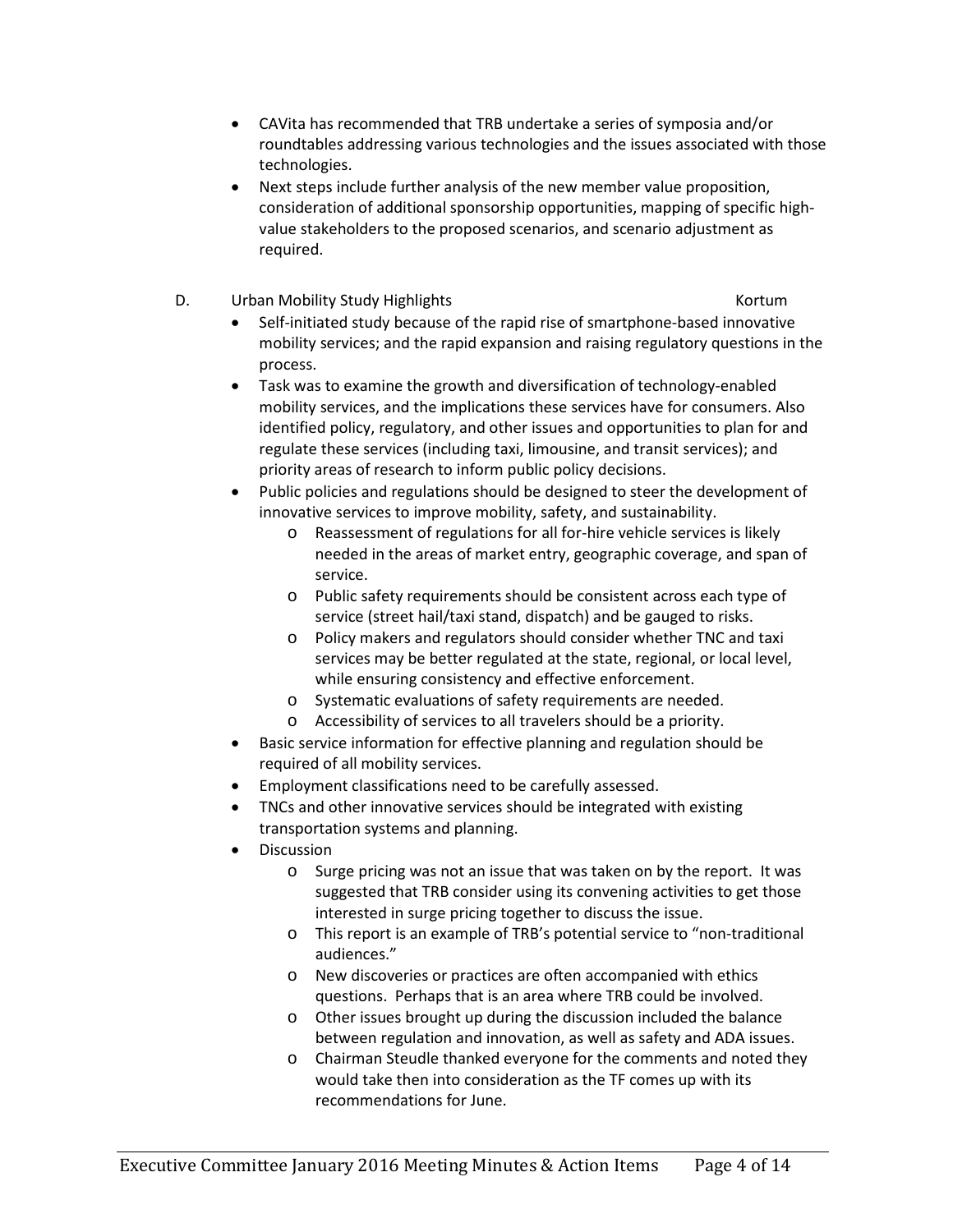### **IX. Federal Affairs**

- A. Overall Federal Outlook Jenson
	- This year is going to be shaped by presidential and congressional reelection schedule.
	- Little is going to get done. As a result of summer breaks and the convention schedule, there are only 18 legislative weeks left on the schedule. As a result, the focus will on the appropriations process, which likely will not be completed, thus resulting in a continuing resolution in September.

### B. Transportation Authorization Highlights **Wright/Melaniphy**

- Mr. Wright provided overview of the Fixing America's Surface Transportation Act that provides five years of funding for surface transportation and the continuation of MAP-21 program reforms. He highlighted that 93 percent of highway dollars go to states by formula and that the Act is a continuation of the trend to transfer General Fund revenues to the Highway Trust Fund. He estimated that at end of the five-year authorization, there will be a \$20 billion gap between what comes into the Trust Fund and what must flow out.
- Mr. Melaniphy highlighted the extension that railroads received to implement positive train control, several transit related portions of the FAST Act, and APTA's priorities of promoting efforts to support public transportation as a multi-modal component of an energy-efficient and environmentally-sustainable transportation system.
- C. Authorization Impact on TRB Norman Norman Norman Norman Norman Norman Norman Norman Norman Norman Norman Norman Norman Norman Norman Norman Norman Norman Norman Norman Norman Norman Norman Norman Norman Norman Norman No

- The FAST Act is estimated to increase SPR funding for highway programs by about 7.5% the first year, and about 2% each following year. States generally use SPR funds to pay their contribution to NCHRP and TRB core program. Note: subsequent to the meeting it was determined that SPR funding increased by 5 percent in the first year.
- Funds TCRP at \$5 million per year. This is up from recent years.
- Authorizes the National Cooperative Rail Research Program and the Hazardous Materials Cooperative Research Program, but provides no authorized funding level.
- There is no mention in the legislation of the National Freight Cooperative Research Program.
- Authorizes policy studies on the future of the interstate system, performance of bridges, behavior analysis and safety improvement categories, evidentiary protection for public transportation safety program information, and testing of electronically controlled pneumatic breaks on trains.

### **X. Revenues and Finance**

- A. Financial Update National According to the Walker Walker Walker
	- TRB program expenditures for CY 2015 are expected to be \$93 million.
	- In the next fiscal year, the states collectively will finance about 43 percent of TRB's core programs. The FHWA will contribute 12 percent and other sponsors about 9 percent. TRB's self-generated income will cover the remaining 36 percent.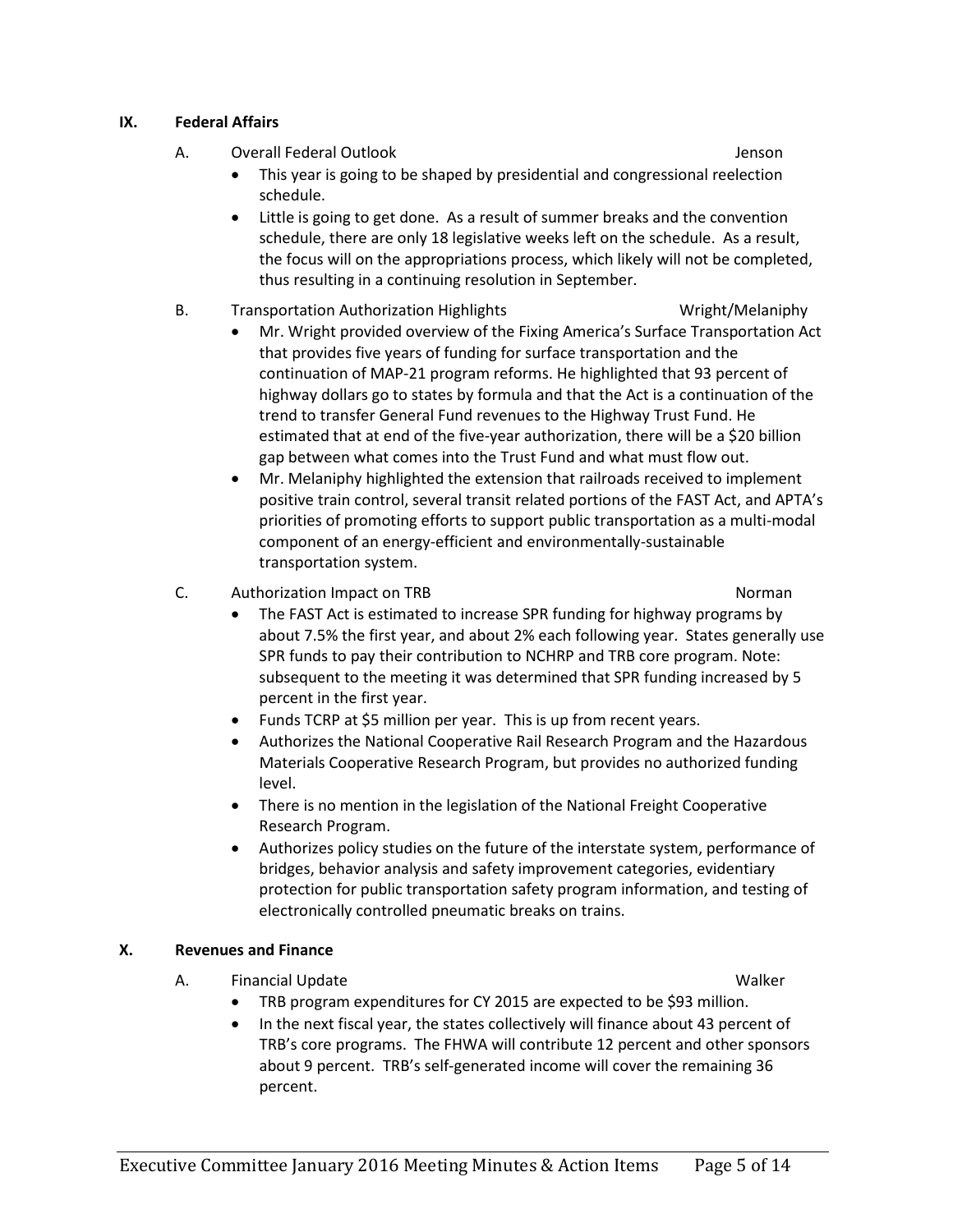- The TRB reserve fund, which supports extraordinary expenditures peaked in FY 2013 at 117% of annual core operating costs with the estimated balance at the end of FY 2016 representing 105% of annual expenditures. The Executive Committee adopted a goal of maintaining a reserve fund that equals at least 75 percent of annual expenditures in the Core Program.
- B. New Revenues Task Force/Bequest Program Theorem Halikowski
	-
	- To date the task force has reviewed TRB's budget, revenues, and future risk scenarios; approved criteria for evaluating potential revenue streams; developed suggested priorities and timeframes for pursuing options; and initiated development of a philanthropic giving program.
	- New revenue streams will be evaluated based on their consistency with the mission and principles of TRB, the TRB Strategic Plan, and the Academies; potential to increase net revenue; level of effort (staff and financial) to implement and maintain; timeliness to implementation; and sustainability.
	- High priority revenue options include pursuing new sponsors and affiliates, roundtables, review of existing fees and prices, E-Newsletter advertising, and philanthropic donations. Philanthropic, with an initial focus on bequest programs, has a website and flyer.

## **XI. Break for Chairman's Luncheon**

# **XII. Public Health and Transportation Task Force Report Crites**

- Accomplishments of the TF include approval of scope and membership; preparation of a catalog of related TRB/NAM programs, activities, and initiatives; and the setting of priorities for focusing efforts.
- Scope of the TF is to promote ways to reduce transportation-related injuries and fatalities; promote healthy and safe transportation options; reduce the health impacts of transportation's environmental footprint; facilitate access for all to health care as well as services and destinations that contribute to health; enhance mobility/access for those with health-related mobility challenges; and decrease the threat from the spread of disease through the transportation system.
- Priority focus areas for the TF are to strengthen partnerships between TRB and NAM; facilitate overarching executive level synergies to supplement existing collaboration at lower levels; catalogue work already being done in various areas of public health and transportation – TRB, NAM, and outside organizations; and identify gaps and how to fill those gaps.
- Next steps for the TF include familiarizing stakeholders with the missions and programs of TRB and NAM; prioritizing and identifying areas for focusing; highlighting those activities wheree TRB and NAM could add value/impact through a collaborative effort; identifying activities that would have the most significant impact, with consideration given to addressing the unfulfilled research needs previously identified by others; and recommending policy studies or other activities that TRB and/or NAM could conduct that would provide near-term impact.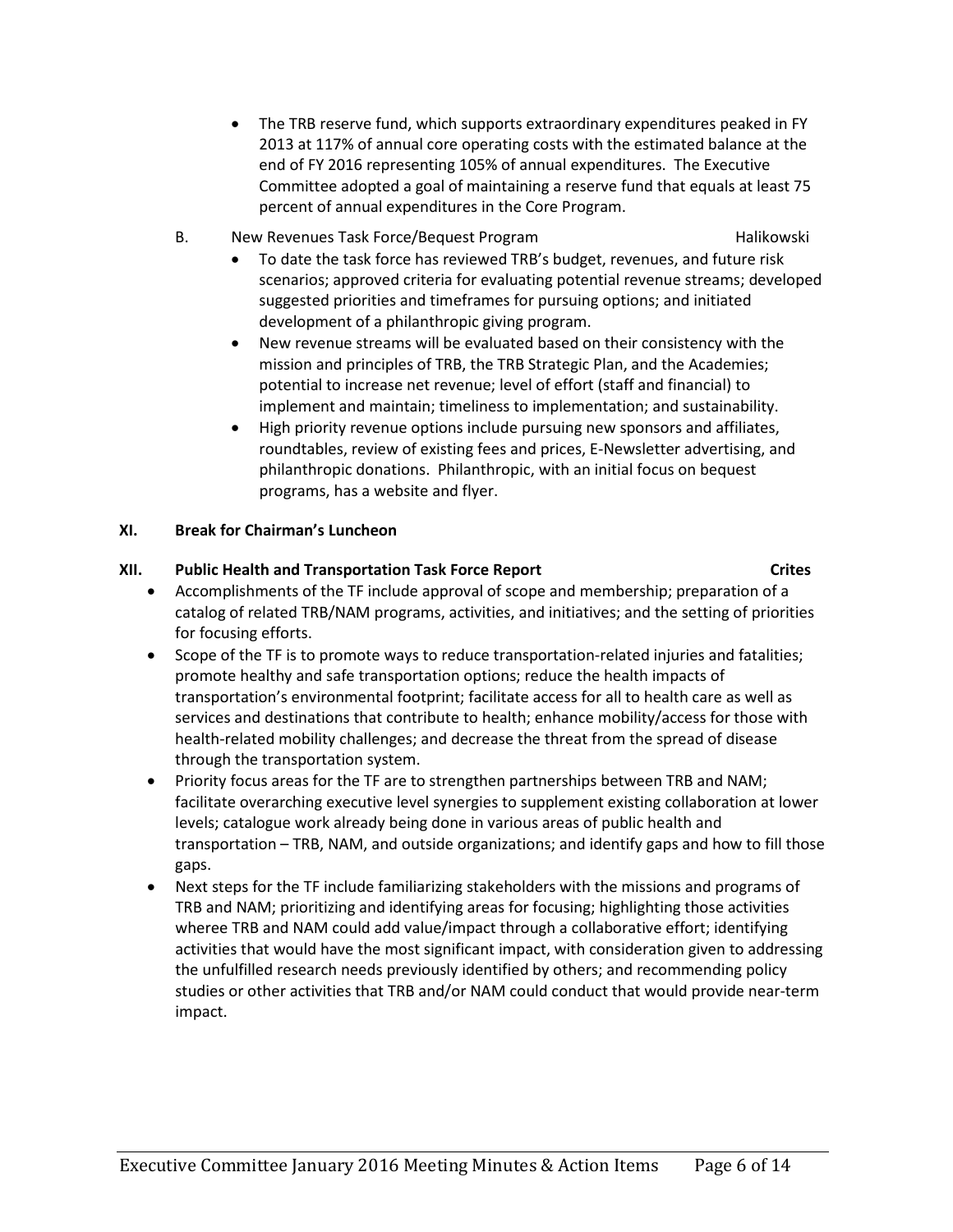# **XIII. Policy Session on Transportation and Public Health**

- A. Policy Session Presentations
	- Dr. Victor Dzau, President, National Academy of Medicine General overview of actions taken related to the recent Ebola outbreak.
	- Dr. Mark Rosenberg, President and Chief Executive Officer, The Task Force for Global Health, Inc. – Linkage between traffic safety, transportation-related air pollution, and public health.
	- Leslie Meehan, Assistant Director of Primary Prevention, Tennessee Department of Health – The promotion of physical activity through transportation.
	- Therese McMillan, Acting Administrator, Federal Transit Administration Social and ethnic disparity in access to transportation: consequences and policy options. (Note that Ms. McMillan stepped in for Tyler Norris, Vice President, Total Health Partnerships, Kaiser, who was not able to attend at the last moment because of illness.)

*Presentations available at http://www.trb.org/Main/TRBExecutiveCommitteeMinutes.aspx.*

- B. Policy Breakouts
	- Contagious Diseases -- James Crites (facilitator), Michael Melaniphy (Rapporteur)
	- Traffic Safety, Air Pollution, and Public Health -- Mark Rosenberg (facilitator), Chris Hendrickson (Rapporteur)
	- Active Transportation -- Susan Hanson (facilitator), Malcolm Dougherty (Rapporteur)
	- Access/Quality of Life -- John Halikowski (facilitator), Therese McMillan (Rapporteur)

# **XIV. Break for the evening**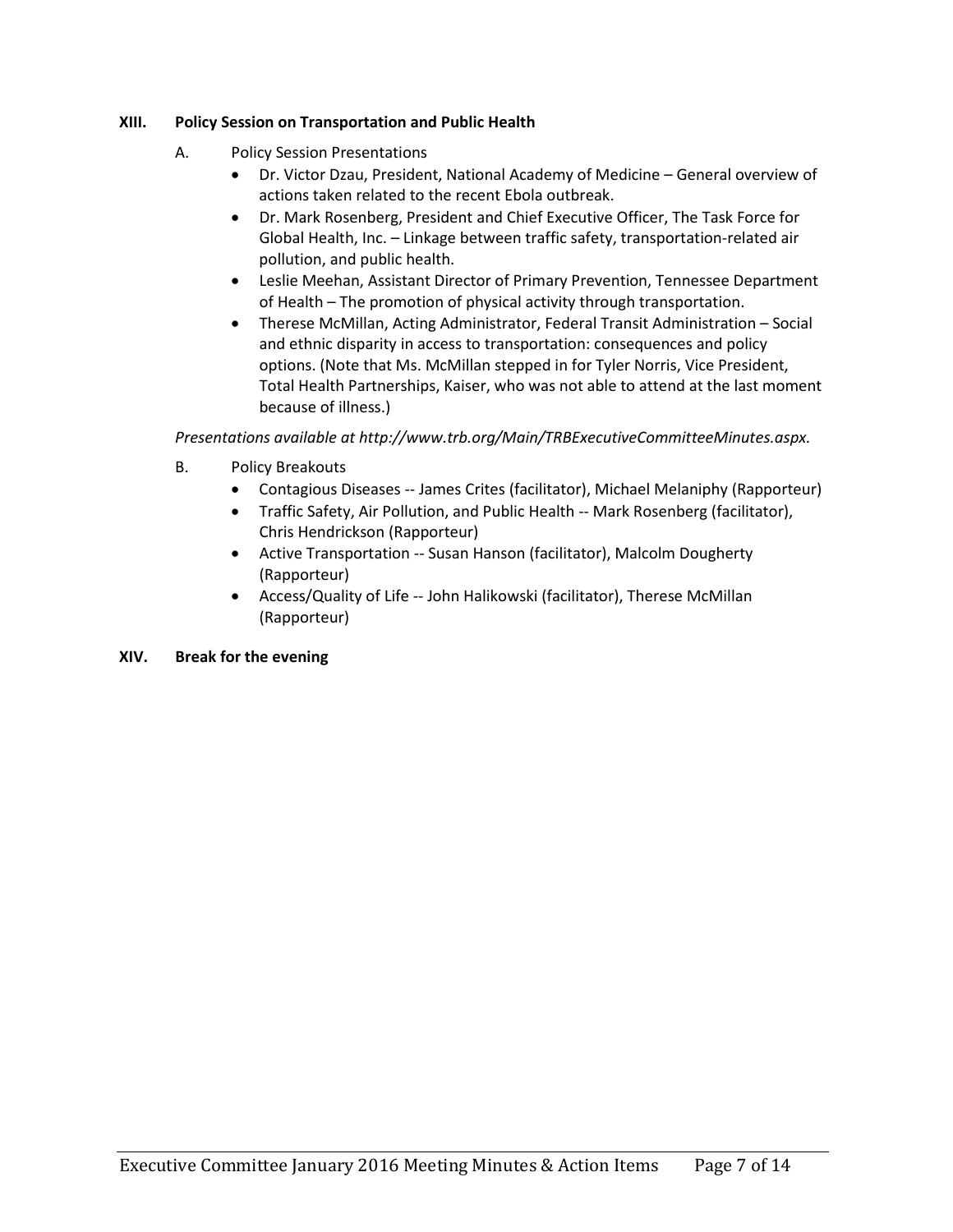# January 14, 2016

### **XV. Policy Session Breakout Discussion**

- A. Policy Session Breakout Summaries
	- Contagious Diseases -- Michael Melaniphy
	- Traffic Safety, Air Pollution, and Public Health -- Chris Hendrickson
	- Active Transportation -- Malcolm Dougherty
	- Access/Quality of Life -- Therese McMillan

*Presentations available at http://www.trb.org/Main/TRBExecutiveCommitteeMinutes.aspx.*

- B. Policy Session Group Discussion
	- It was reported that TRB's standing subcommittee on public health, which is chaired by Ed Christopher, is very active. Formed about five years ago, it has 14 members and a list of more than 380 friends.
	- TRB Task Force may consider an IOM-type roundtable formatted on access to public health services. On the pandemic side, there could be a workshop on contagious disease that NAM and TRB could work on together.
	- Before TRB and NAM collaboration, TRB should consider goal, strategy, structure, management, and appropriate participants. (What's the goal of working together, what's the strategy, what's the structure—how do we collaborate, who are the right people to have at the table, and finally, how would this be managed?)
	- Need to look at the larger picture first. Roundtable to look at the larger picture of the intersection between transportation and health.
	- Need a champion to lead this effort.
	- A goal of the Health and Transportation Task Force is to take the information generated by this session and use it to help develop a sustainable, productive relationship between TRB and NAM.
- $\triangleright$  Action: It was requested that the Technical Activities Council consider elevating the subcommittee on public health to the full committee status.

 $\triangleright$  Action: The TF should develop a strategy for a sustainable and productive TRB and NAM/HMD relationship. The strategy should incorporate TRB's volunteer base into process.

### **XVI. Future Policy Session**

 $\triangleright$  Action: Cybersecurity was approved as the topic for the June Executive Committee Policy Session with the understanding that the speaker on connected and automated vehicles should focus on more than just automobiles.

### **XVII. Expanding Participation**

A. International Task Force Update **Rosenbloom** Rosenbloom

• This represents a progress report of the task force, which still is in the middle of its work.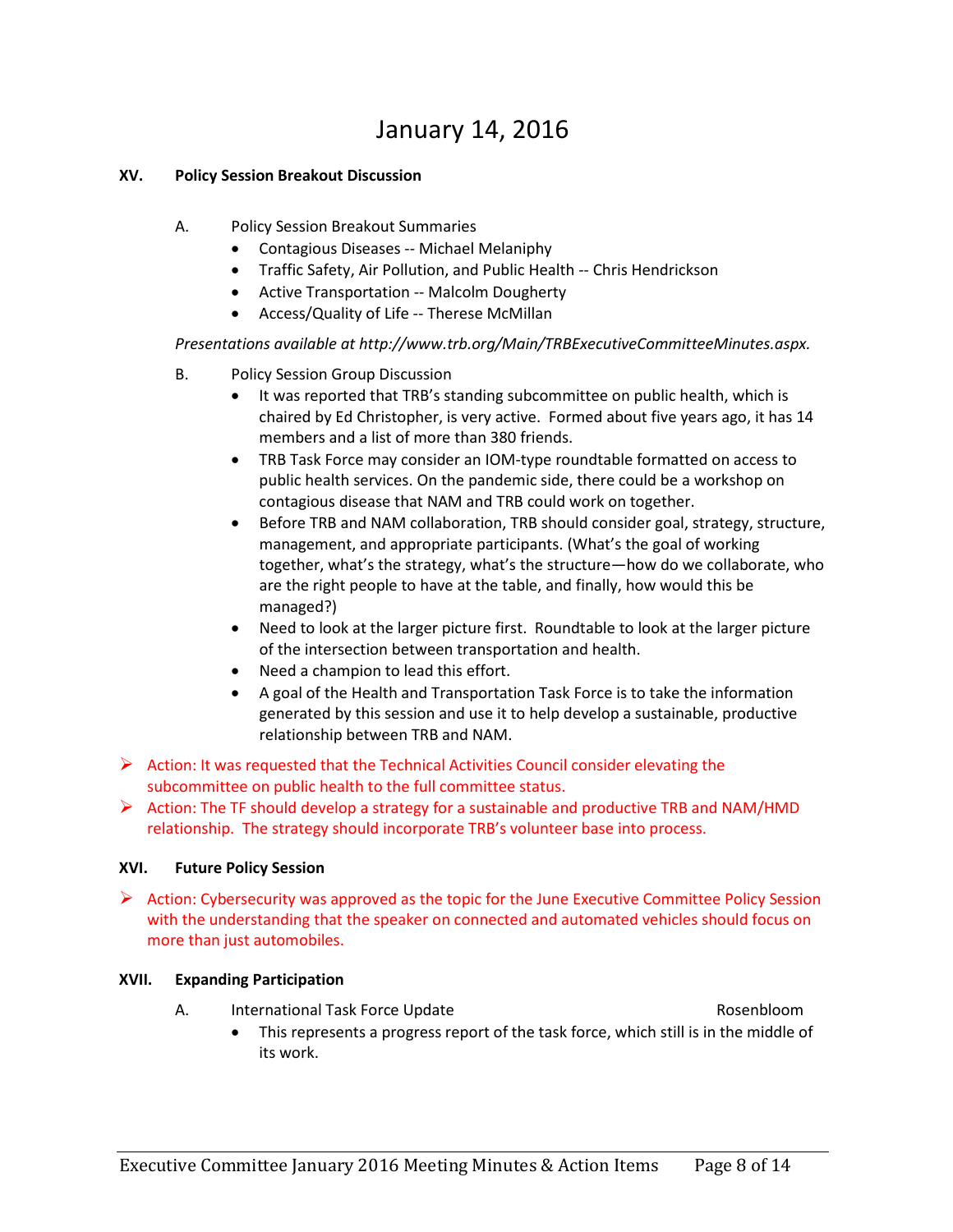- TRB international activities should be proactive--traditionally, TRB's activities have been reactionary. They also need to be strategic, entrepreneurial, and participatory, and should include guidance from the Executive Committee.
- All activities have to include the standing committees.
- TRB should begin measuring and evaluating its international activities.
- As an organization, we should tie international marketing and outreach to the new marketing and communications strategic plan.
- Committees should create information on hot topics or critical issues that have an international interest to be considered in the development of TRB hot topics or critical issues.
- There needs to be stricter rules for international conferences that TRB cosponsors.
- MOUs with an international organization should include specific activities.
- The Executive Committee should abolish the positon of the international secretariat and replace with a standing task force on international activities.
- The task force will be completing its work in the next six months.
- B. Minority Fellows Update **Febels Febels Febels**

- The Minority Student Fellows Program funds students from minority-serving institutions to attend the TRB Annual Meeting and to present their research.
- This year there were 26 students from 14 institutions.
- Addresses goal of diversity in TRB's Strategic Plan.
- Nearly doubled program participation because of substantial FHWA funding, other organizational funders, and contributions from TRB Annual Meeting registrants.
- Fellows are engaged in a variety of planned sessions and activities during the TRB Annual Meeting.
- One goal of program is to involve fellows in TRB's committee structure.
- C. Diversity Initiatives **Fitzpatrick C.** Diversity Initiatives

- Diversity initiatives are designed to help improve the products and services of an organization by ensuring a diverse set of backgrounds and perspectives are brought and considered in the development and decision making process.
- Need to help volunteers break into TRB's tight knit community.
- Diversity Work Group formed in November 2015 based on an SPPR action item.
- Recommended the development of a diversity strategic plan.
- The mission of the plan would be to institutionalize practices that foster diversity in all TRB activities, including opportunities to better serve minority transportation communities, and set the precedent for diversity within the transportation field.
- Goals of the plan include:
	- o Increase participation of underrepresented groups at all Access Points, with a focus on leadership roles and key volunteer roles.
	- o Create communication tools that are user-empowered and relay the value of TRB for each individual and within the context of TRB.
	- o Create methods for learning (Diversity Competency).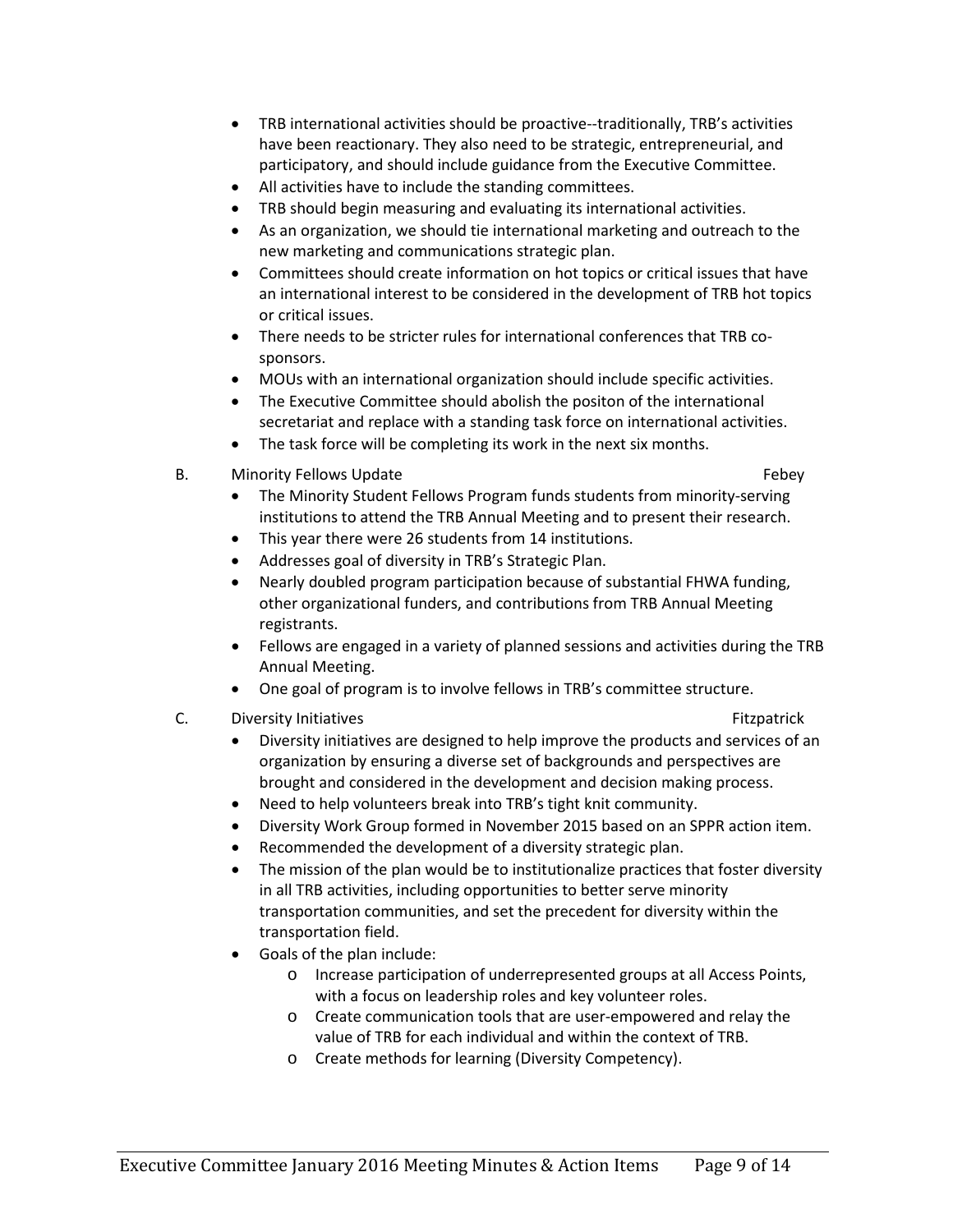D. Young Members Council Conway

- Celebrated its  $5<sup>th</sup>$  year in existence
- This year's focus of the Council has been on communications to make sure folks know what the YMC is and what it does.
- Sponsored or held more than nine activities and events associated with the TRB Annual Meeting.
- YMC has continued the TRB Outstanding Young Member Award, with sponsorship from Stantec, Inc., to recognize exceptional young member service to TRB and achievements in transportation research, policy, or practice.
- YMC continues to use the GroupSite and is exploring options for integrating more and taking advantage of functionalities of the new MyTRB system.
- In 2015, YMC has had active representation from 9 of the 11 TAC groups.
- 2015 activities related to the "Young Professional Gap" initiative designed to increase young member participation in TRB included young member data collection; instructions to chairs on how to involve young members in their activities; information to employers on the value of having their young professionals participate in TRB; and an Annual Meeting mentoring program, including one focused on the minority student fellows.
- E. Industry Council and the community of the control of the control of the control of the control of the control of the control of the control of the control of the control of the control of the control of the control of t

- TRB is considering development of an industry council to provide advice to TRB leadership on programs, services, and activities. The members would be appointed by TRB and represent a cross section of private sector stakeholders.
- The council would provide members a voice in TRB to ensure our programs better serve the private sector and positon TRB to be able to better serve the private sector.
- The council would first be asked to build on TRB's existing relationships and then focus on potential stakeholders with whom relationships would need to be built.
- Next steps include mining data on existing involvement in TRB, conducting interviews with key private stakeholders, evaluating TRB programs and packages as they relate to the private sector; and establishing sector working groups and/or an industry council, if appropriate.
- F. Roundtables **Norman** Research 2014 12:00 Norman Research 2014 12:00 Norman Research 2014

- National Academies of Sciences, Engineering, and Medicine Roundtables are organized around a critical issue, bring together leaders from various sectors, illuminate issues and opportunities to address them, and may not offer advice.
- The typical roundtable averages about 35 individuals representing sponsoring organizations. They are focused on continuing discussion, as opposed to a meeting or conference that convenes, discusses, and disbands. Agenda is determined by members and they can commission individually-authored papers to inform discussion.
- Roundtables have value to TRB's traditional stakeholders, may be attractive to new or non-traditional stakeholders, as well as to TRB's existing standing committees and panels.
- Potential issues that roundtables might be organized around include transformational technologies, transportation and public health, railroad research areas, and others.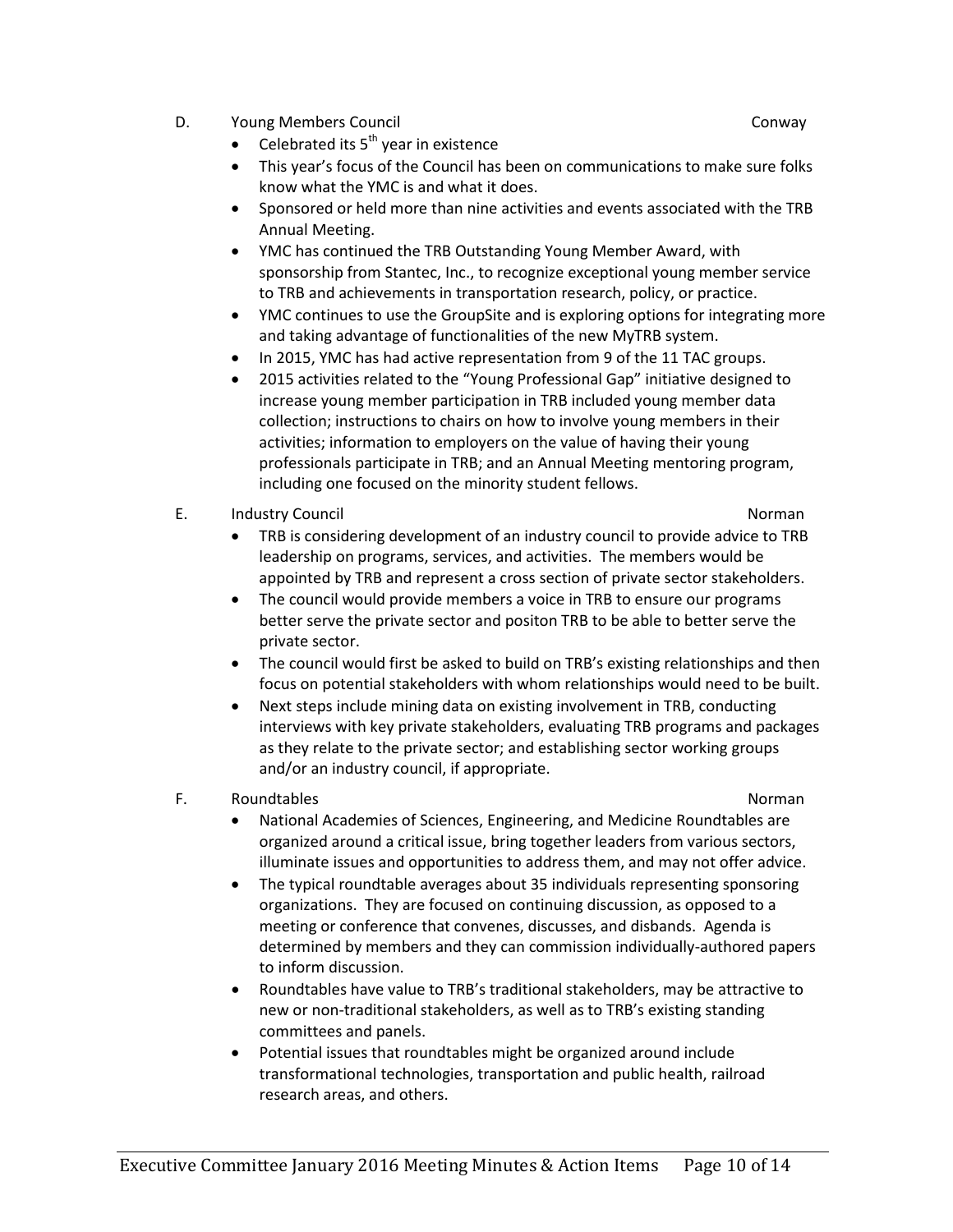• During the discussion about roundtables, concerns by some members of the committee were expressed over the "pay to play" aspects of the roundtable structure. Mr. Pedersen recognized the concern and pointed out that the level of private sector contributions to support a roundtable would be dependent on the level of public sector funding that TRB might be able to attract to a roundtable.

## $\triangleright$  Action: It was suggested that TRB consider funding roundtables as part of some kind of overall TRB sponsorship or support package.

#### **XVIII.** Technical Activities Update Turner/Brach Turner/Brach

- Committees are embracing the hot topics.
- Registration numbers for annual meeting was more than 12,300.
- Glad to announce that Google is using TRB's SHRP 2 safety data.
- New brochure on hot topics was distributed at the meeting, which included information on all the sessions related to hot topics – it was very well received.
- Used real-time polling during the welcome session. Was well received.
- Meeting highlights—all firsts for an annual meeting--included the webcasting of five sessions, the flying of unmanned vehicles (drones) at a session, a table top exercise on strategic leadership in the resilience ?, and a "speed dating" session to allow committees to identify areas of potential collaboration.
- Spotlight theme for 2017 Annual Meeting: Transportation innovation, leading the way in an era of rapid change.

#### **XIX. Marine Board Update Card**

- The Marine Board is an internationally recognized source of expertise on maritime transportation, marine engineering, and marine technology. It provides evaluations and advice concerning the ability of the nation's marine and maritime industries to operate safely and efficiently, as well as in an environmentally responsible manner.
- November Board Meeting included a pre-meeting member engagement working dinner, engagement with U.S. Coast Guard and TRB Executive Director, and review of past Marine Board studies.
- The meeting also included two successful focus sessions. The first addressed responding to emergencies in the Arctic 2015, and the second was on human and intellectual capital in Marine Transportation.
- The newest board members are Martha Grabowski, Distinguished McDevitt Chair in Information Systems, and Professor and Director of the Information Systems program in the Madden School of Business at Le Moyne College in Syracuse, New York; and RADM Samuel P. De Bow, Jr., former Director of the National Oceanic and Atmospheric Administration (NOAA) Commissioned Corps and NOAA's Office of Marine and Aviation Operations.
- December 2015 activities included calls with all eleven priority teams reassessing priority issues, development of an outline for potential new projects, and visits with Marine Board sponsoring agencies.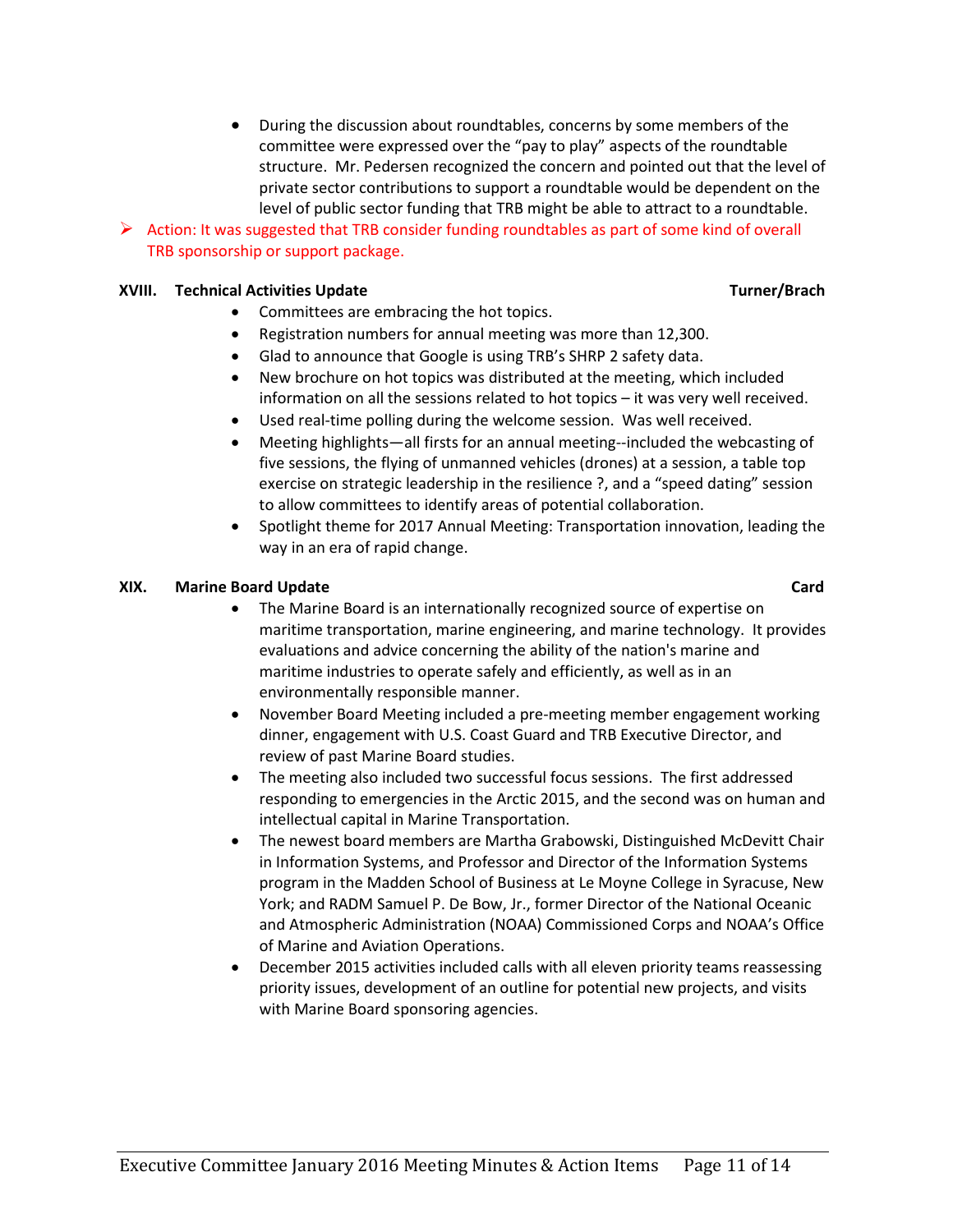#### **XX. Policy studies**

- A. Recent Significant Releases Contract Contract Contract Contract Contract Contract Contract Contract Contract Contract Contract Contract Contract Contract Contract Contract Contract Contract Contract Contract Contract Co
	- Funding and Managing U.S. Inland Waterways
	- Evaluation of FRA R&D Program
	- Essential Federal Role in Highway Research & Innovation
	- Modernizing Freight Rail Regulation
	- Technology-Enabled Transportation Services
	- Symposium on ATC Organizational Reform
	- Review of USDOT Truck Size and Weight Study
	- Review of USDOT Connected Vehicle Communications System Deployment Report
	- Special Report 320: Interregional Transportation: Policy Making from a New Perspective (Released January 7, 2016)
		- o Lack appropriate tools, data, and institutions for analysis and planning;
		- o Auto dominant mode by far;
		- o Unanticipated proliferation of intercity bus illustrates difficulty of forecasting demand;
		- o Sparse inter-regional trains due to many factors;
		- o NEC unique in US but still institutionally complex;
		- o Metro areas should plan and analyze intercity pairs in multimodal fashion suited to context.
- B. Potential New Policy Studies Requested in the FAST Act Godwin
	-
- Future of Interstates
	- o 3 years, up to \$5 million project.
	- o Build on NCHRP 20-24(79) report.
	- o Upgrade/restore Interstates to "premium system that meets growing and shifting demands" over next 50 years.
	- o "Recommendations regarding the features, standards, capacity needs, application of technologies, and intergovernmental roles, including any revisions to law (including regulations) that TRB determines appropriate."
	- o Includes adding NHS routes to Interstates.
	- o Includes estimates of funding required to maintain and improve system.
	- o Discussion Consider ways to maximize the use of existing corridors and data that will be developed by the system in the future.
- ECP Emergency Braking Testing
	- o 18-month project.
	- o NAS contract with one or more experts to conduct test.
	- o More than 1 scenario of emergency braking test involving uncoupling of 70-car trains of DOT-117 tank cars.
	- o Compare ECP brakes with alternatives on braking distance, derailments, punctured tank cars; in-train forces.
	- o TRB has informed the Hill staff that the NAS is not the appropriate organization to take on large-scale physical tests of the nature proposed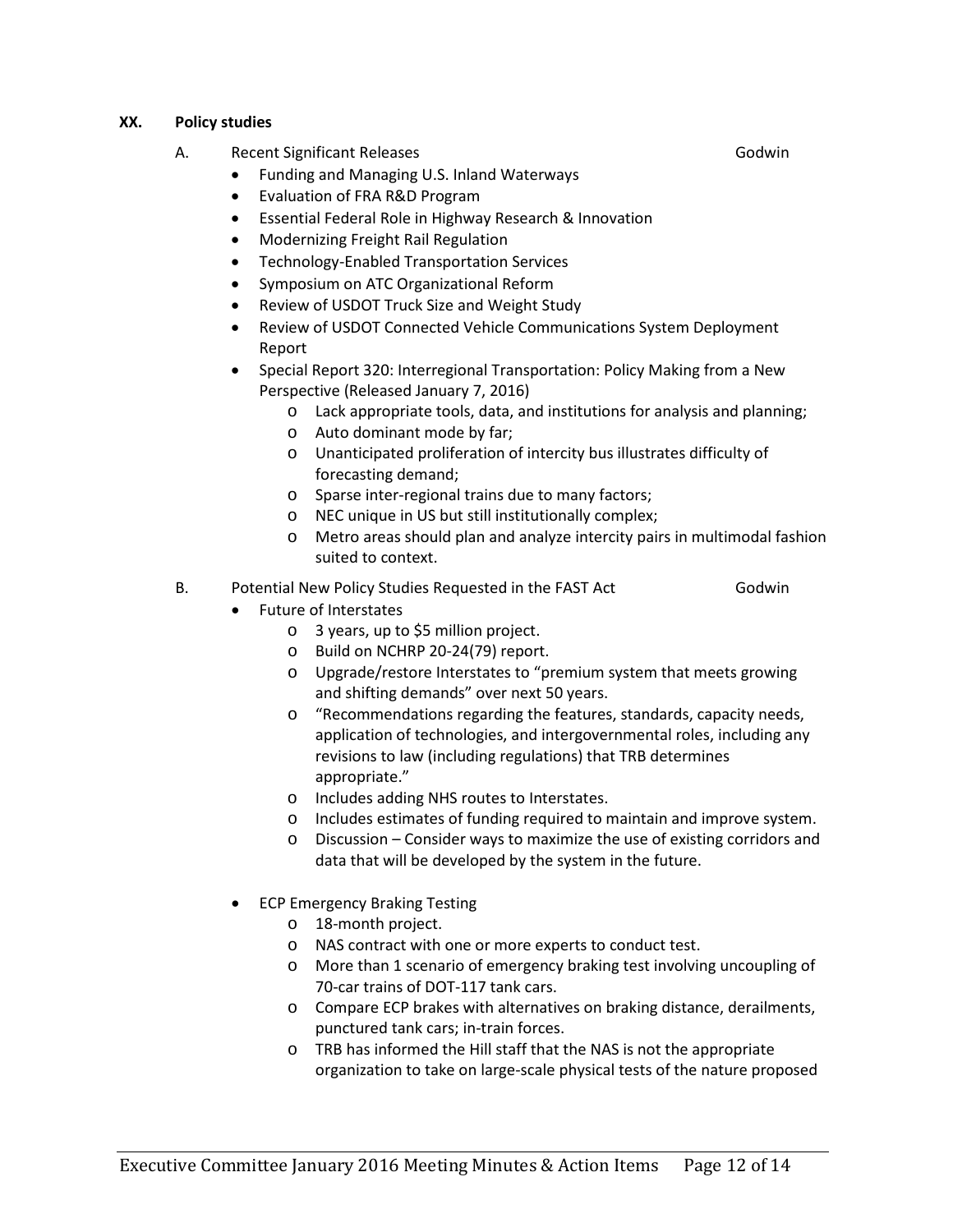in the FAST Act and that we could form a committee to advise on appropriate testing, witness the tests, and review test results.

- o Discussion The Academies does not have the facility to do this testing, however, the Academy could be a referee on this issue.
- FMCSA Compliance, Safety, Accountability (CSA) Program
	- o Budget not specified -- FMCSA in hurry to complete project.
	- o Collaboration with NAS Committee on National Statistics to evaluate whether program accurately identifies high-risk carriers.
		- Methods used to identify carriers for enforcement.
		- **Quality of inspection and enforcement data.**
		- Data gaps, accuracy, consistency of reporting across states.
		- **EXTER** Consider whether program accurately differentiates risk between large and small carriers.
		- **Evaluate whether alternative approaches are more accurate.**
		- **Review recommendations of previous reports.**
	- o Discussion No comments.
- Evidentiary Protection of Transit Safety Data
	- o 18-month study.
	- o Evaluate whether it is in the public interest to withhold from discovery or court evidence any data, plans, or information related to compliance with federal safety planning requirements.
	- o Coordinate with other National Academies' units with legal expertise.
	- o Solicit input from transit agencies, unions, affected public.
	- o Discussion Needs to be framed in such a way that the Academies are not put in an untenable situation. Highway safety data already has these types of protections.

### **XXI. Transportation Research Record Comprehensive Review**

- A. Transportation Research Records Comprehensive Review Brach
	- Conducting a comprehensive review of the TRRs per the strategic plan.
	- Established a TRR Review Advisory Board (formerly TRR Publications Board) to advise on how to carry out a comprehensive review of the TRR.
	- Elements of the review are expected to include the following:
		- o Clarification of TRR's purpose.
		- o Appropriate standards of quality or performance measures.
		- o What changes are necessary and what resources are needed to make those changes.
	- Group met this week and has asked for data. We hope to have preliminary findings in June.

### **XXII. Other Business**

- Dan Sperling was thanked for his service this year as the chair and it was announced that he will be staying on as the Chair of the Subcommittee on Planning and Policy Review.
- FAST Act requires BTS to evaluate ports. Could be a topic of discussion for this group in the future.